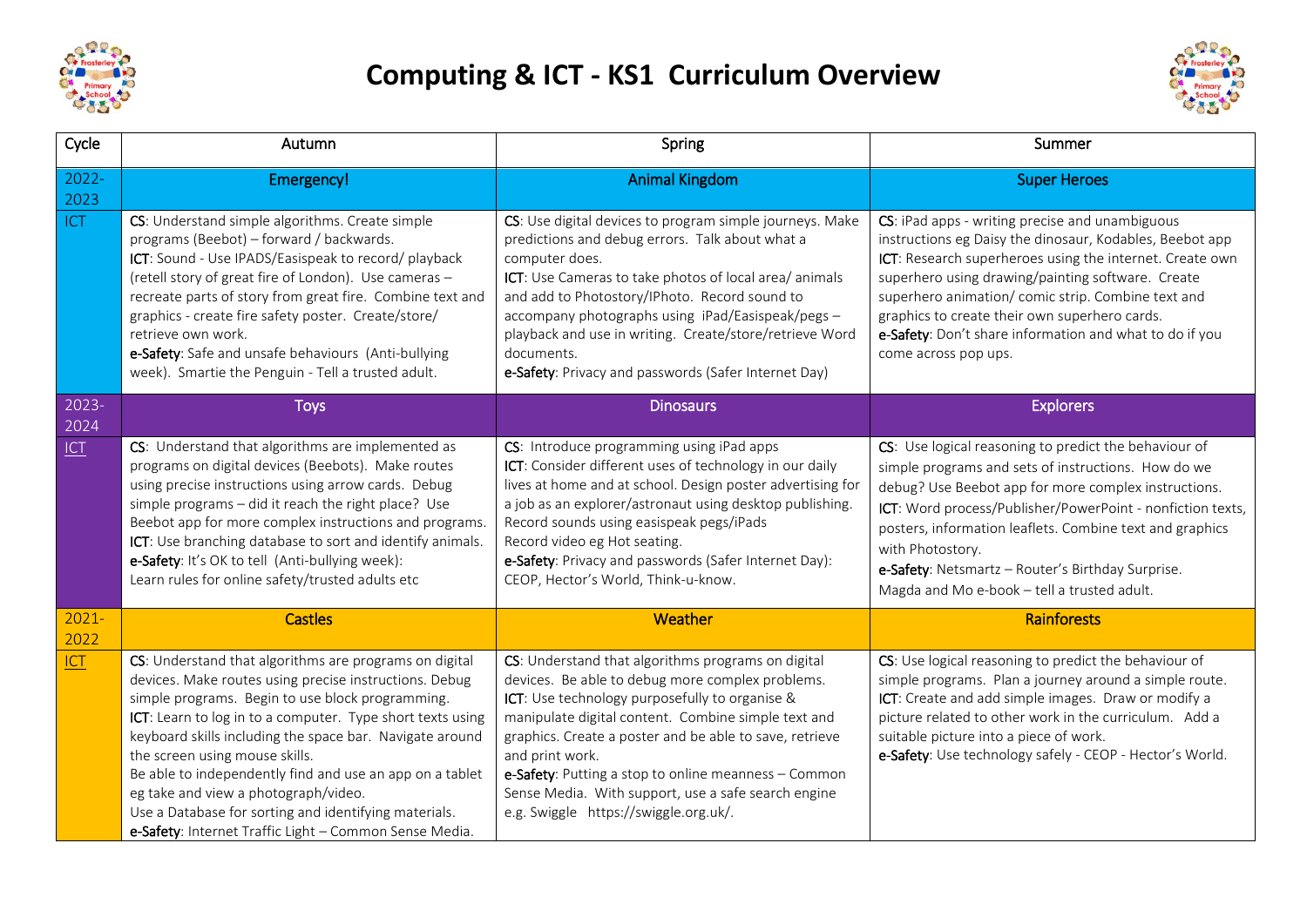| National curriculum - Computing and ICT - Key Stage                                                                                                                                                                                                                                 |                                                                                                                                                                           |                                                                                                                                                                                                                                       |  |  |  |  |
|-------------------------------------------------------------------------------------------------------------------------------------------------------------------------------------------------------------------------------------------------------------------------------------|---------------------------------------------------------------------------------------------------------------------------------------------------------------------------|---------------------------------------------------------------------------------------------------------------------------------------------------------------------------------------------------------------------------------------|--|--|--|--|
| <b>Computer Science</b>                                                                                                                                                                                                                                                             | Information and Communication Technology                                                                                                                                  | e-Safety                                                                                                                                                                                                                              |  |  |  |  |
| understand what algorithms are; how they are implemented as<br>programs on digital devices; and that programs execute by<br>following precise and unambiguous instructions<br>create and debug simple programs<br>use logical reasoning to predict the behaviour of simple programs | use technology purposefully to create,<br>organise, store, manipulate and retrieve digital<br>content<br>recognise common uses of information<br>technology beyond school | use technology safely and respectfully,<br>keeping personal information private;<br>identify where to go for help and<br>support when they have concerns<br>about content or contact on the<br>internet or other online technologies. |  |  |  |  |

## Key Vocabulary to support Computer Science, Information and Communication Technology and e-Safety

|                     | Year 1                                                                                                                                                 | Year 2                                                                                                                                                                                                                            |
|---------------------|--------------------------------------------------------------------------------------------------------------------------------------------------------|-----------------------------------------------------------------------------------------------------------------------------------------------------------------------------------------------------------------------------------|
| Computer<br>Science | Instructions, buttons, robots, patterns, program                                                                                                       | Forward, backward, right-angle turn, algorithm, sequence, debug, predict.                                                                                                                                                         |
| ICT                 | Purpose, online tools, communication, camera stills, sounds, image bank,<br>word bank, space bar, photographs, video, sound, data, pictogram, digital. | Information, communication, purpose, website, content, paint, effects,<br>animation, documents,<br>Index-finger typing, enter/return, caps lock, backspace, image, questions, data<br>collection, graphs, charts, save, retrieve. |
| e-Safety            | Rules<br>Online<br>Private information<br>Email                                                                                                        | Appropriate/inappropriate sites, cyber-bullying, digital footprint, search engine,<br>keyword searching.                                                                                                                          |